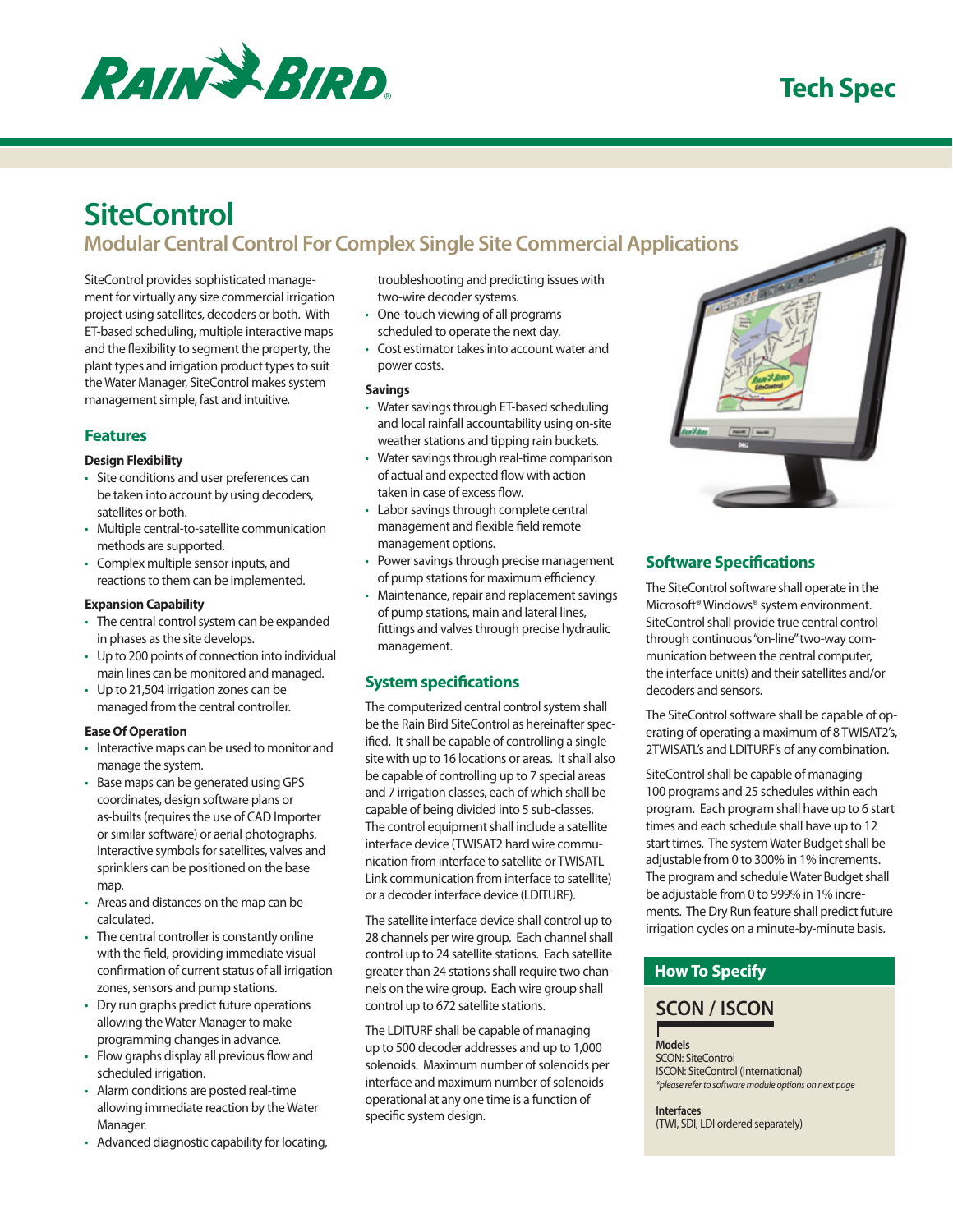Zone precipitation rates shall be automatically calculated for various rotor and spray products. Flow measurements shall be displayed in US gallons per minute, liters per second or cubic meters per hour.

SiteControl shall be capable of controlling up to 200 master valves and flow sensors supplying individual main lines.

The software shall operate in one of the following 11 languages: English, French, German, Spanish, Swedish, Italian, Portuguese, Korean, Japanese, Chinese (traditional) or Chinese (simplified). Remote field access shall be provided through phone or radio with the Freedom System. The control system shall be bundled with a 1-year Global Support Plan (GSP) (Not available in all markets).

In North America, software is pre-installed on a computer supplied by Rain Bird.

## **Software Features**

- **• Automatic ET imports** weather data and accepted rainfall from weather station(s) into the system 7-day weather stack to provide Current Net ET for use with ET-Sensitized schedules.
- **Smart Weather Alarms** provides real-time reaction in the central controller to rain, wind and temperature thresholds at theWSPRO2 weather station(s).
- **Rain Bird Messenger** allows the central controller to report alarm conditions to recipients by page, text message or e-mail.
- Hybrid increases system capacity from 1 to 2 TWISAT2, TWISATL or SDI interface devices.
- **• SiteControl Plus** supports a maximum of 8 interface devices of any combination are supported.
- **• Map Utilities** calculates distance and area on the map; not required to for the design or operation of an interactive map.
- **Smart Sensors** provides the ability to incorporate and react to up to 200 static (on/ off) sensors. Smart Sensors also provides Flow-Watch™ reaction to up to 200 flow sensors; not required to read output from the flow sensors.
- **Freedom** supports the FREEDOMFOR Freedom Phone remote control system or the FREERADNSP Freedom Radio remote control system. Requires option Freedom Software Module.
- **• Locations** Up 16 programming locations.
- Wire Groups SiteControl supports up to 112 channels on the TWISAT2 andTWISATL.
- **Smart Pump** incorporates the real-time monitoring and management of Rain Bird pump stations into the system.
- **• Multiple Weather Stations** supports up to 3 additional weather stations; not required for

the first weather station.

## **TWISAT(2 or L) Hardware Specifications**

The Two-Wire Interface (TWISAT2 or TWISATL) shall be an interface between the central controller and Rain Bird Commercial ESPSAT Series field satellites. When hard wire secondary communication is used between the interface and the satellites the TWISAT2 interface and the ESPSAT2 Series field satellites shall be specified. When Link secondary communication is used between the interface and the satellites the TWISATL interface and the ESPSATL Series field satellites shall be specified.

#### **Features**

- The TWISAT(2 or L) operates up to 112 channels per wire group.
- The standard TWISAT(2 or L) has 4 wire groups.
- • Each channel controls up to 24 satellites stations. Satellites greater than 24 stations require 2 channels on the same wire group.
- Sensors in hard wire systems consisting of a TWISAT2 interface and ESPSAT2 Series satellites utilize DECPULLR Pulse Decoder for pulsed inputs and DECSENLR Sensor Decoder for switched inputs.
- • Each Pulse and/or Sensor Decoder requires a channel on a wire group.
- Sensors in Link systems consisting of a TWISATL interface and ESPSATL Series satellites utilize sensor inputs within the satellite.
- Each ESPSATL Series satellite has two sensor inputs. The use of these inputs does not require channels on a wire group.
- • Each Flow Sensor requires a Rain Bird PT322 or PT3002 Pulse Transmitter.
- • Each wire group can manage up to 10 sensors, either pulsed or switched.
- • UL listed.
- Cabinet is wall-mount drawn steel, seamless with hinged front panel.
- • Primary data path (central controller to TWISAT): serial cable.
- • Secondary data path (TWISAT to field satellites): hard wire or Link.

## **Electrical Specifications**

#### **TWI Hardwire**

- Input:  $120\sqrt{AC} \pm 10\%$  @ 1.25A 60/50 Hz or 220/230/240VAC ± 10% @ .5A 60/50 Hz
- • Output: 2 x 26.5VAC @ .9A 60/50 Hz or 4 x 26.5VAC @ .9A 60/50 Hz
- • Circuit breaker: NA (Autoresettable)

#### **TWISATL**

• Input:  $120\text{VAC} \pm 10\%$  @ 1.25A 60/50 Hz or 220/230/240VAC ± 10% @ .5A 60/50 Hz

- • Output: NA
- • Circuit breaker: NA

#### **Dimensions**

- Width: 15 1/2" (39.3 cm)
- Height: 12 1/2" (31,7 cm)
- Depth: 6"(15,2 cm)

## **Models**

#### **120 VAC (60 Hz)**

- TWISAT2
- TWISATL

#### **220/230/240VAC (60/50 Hz)**

- ITWISAT2
- ITWISATL

## **Decoder Hardware Specifications**

The Large Decoder Interface (LDITURF) shall be an interface between the central controller and Rain Bird Commercial output and sensor decoders. The LDITURF shall manage up to 500 decoder addresses. A decoder address shall be able to activate up to 2 solenoids depending on the output decoder model, the electrical specifications of the solenoid and site specific design considerations. The LDITURF shall be capable of supporting up to 4 wire paths.

The output decoders shall be any combination of FD101, FD102, FD202, FD401 or FD601 decoders. The FD101 shall have 1 decoder address and be able to activate 1 solenoid. The FD102 shall have 1 decoder address and be able to activate 2 solenoids. The FD202 shall have 2 decoder addresses and be able to activate 2 solenoids per address. The FD401 shall have 4 decoder addresses and be able to activate 1 solenoid per address. The FD601 shall have 6 decoder addresses and be able to activate 1 solenoid per address. The FD401 and FD601 shall have built-in surge protection. The LSP-1 Line Surge Protector shall provide surge protection when FD101, FD102 or FD202 output decoders are specified.

Sensor inputs shall be through the SD210 Sensor Decoder. The Sensor Decoder shall be capable of providing switched (on/off), pulsed (flow) or programmable (4 – 20 mA in .08 mA increments or  $0 - 10$  volts in 50 mV increments) inputs. Each SDITURF or LDITURF shall manage up to 25 Sensor Decoders.

#### **LDITURF Electrical Specifications**

#### **North America (External transformer)**

- Input:  $120\text{VAC} \pm 10\%$  60 Hz
- Output:  $24$  VAC  $\pm$  10% 75 VA

#### **International Recommended Specifications (Transformer not supplied)**

- Input:  $220/230/240$ VAC  $\pm$  10% 50 Hz
- Output:  $24VAC \pm 10\%$  75 VA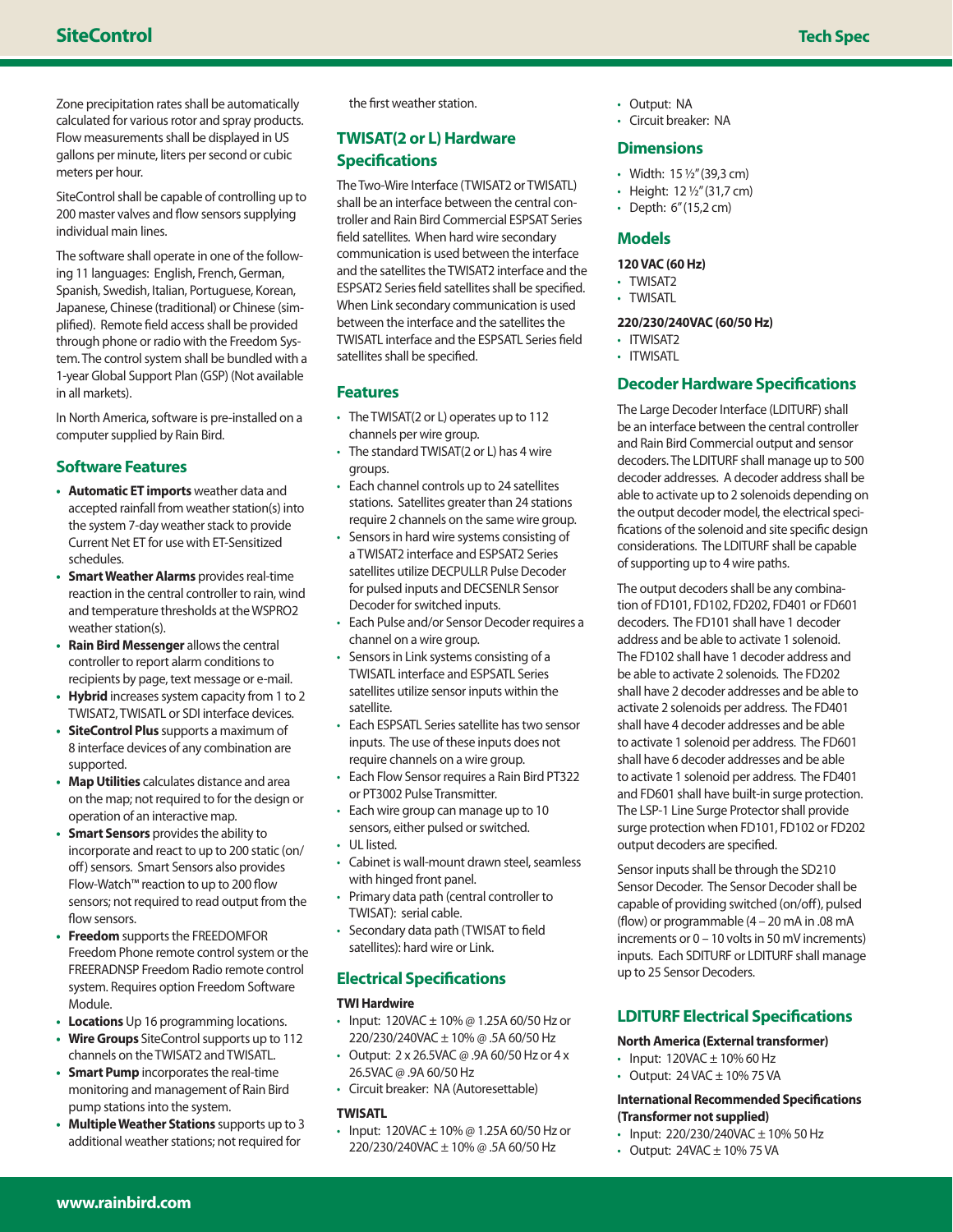